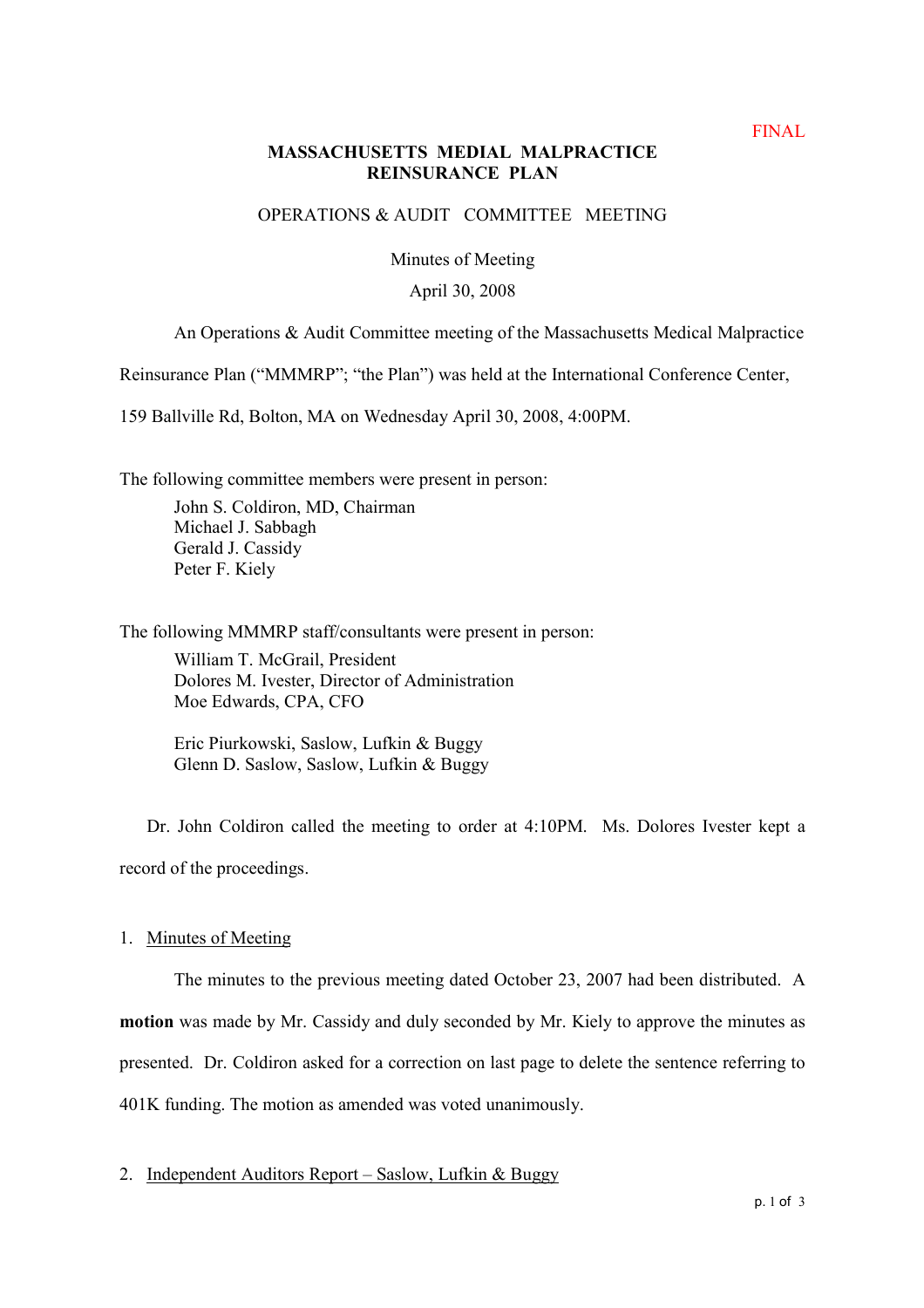All in attendance received a copy of the *Independent Auditors' Report and Statutory* Financial Statements for the Years ended December 31, 2007 and 2006 and a copy is included with the minutes. Mr. Piurkowski summarized what SL&B does for the Plan including issuing an unqualified opinion, producing *statutory* financial reports, issuing letters of qualifications and accounting controls as well as preparing Federal income tax return. He noted this audit included eight new audit standards of which one involved reviewing all financial cycles of the Plan with the staff. Mr. Piurkowski noted that SAS70 was reviewed for US Bank, the Plan's custodian, and SunGard. Claim and policy samples are selected and reviewed as part of the audit. Mr. Glen Saslow further discussed required communications, internal controls, heightened standards for fraud and the risk retention market. Lastly, he discussed the possibility of International Accounting Standards within perhaps 10 years. A Management Letter requested by the Plan has been provided and a copy is included with the minutes. Mr. Piurkowski reviewed the financial statements including Balance Sheet, Statement of Operations, Statement of Changes in Members' Deficit and Statement of Cash Flows. The Plan was not in an AMT tax position for the year and has \$8M NOL carryforward for future years. Mr. Piurkowski reviewed the Notes to the Financial Statements which cover the following areas: General, Summary of Significant Accounting Policies, Investments, Insurance Activity and Federal Income Taxes. He confirmed the Plan had no sub-prime exposure in its investment portfolio. Mr. Piurkowski pointed out the Independent Auditor's Qualifications and Internal Accounting Controls letters at the end of the financial statements. In response to a question, it was noted that about 3 weeks total time is needed for the audit with 2 weeks spent at the Plan's office. SL&B will present a brief report at the Annual Meeting being held tomorrow. At 5:05PM, Mr. McGrail, Mr. Edwards and Ms. Ivester exited the meeting so the committee could discuss the audit process that took place at the Plan's office. At 5:10, MMMRP staff returned to the meeting.